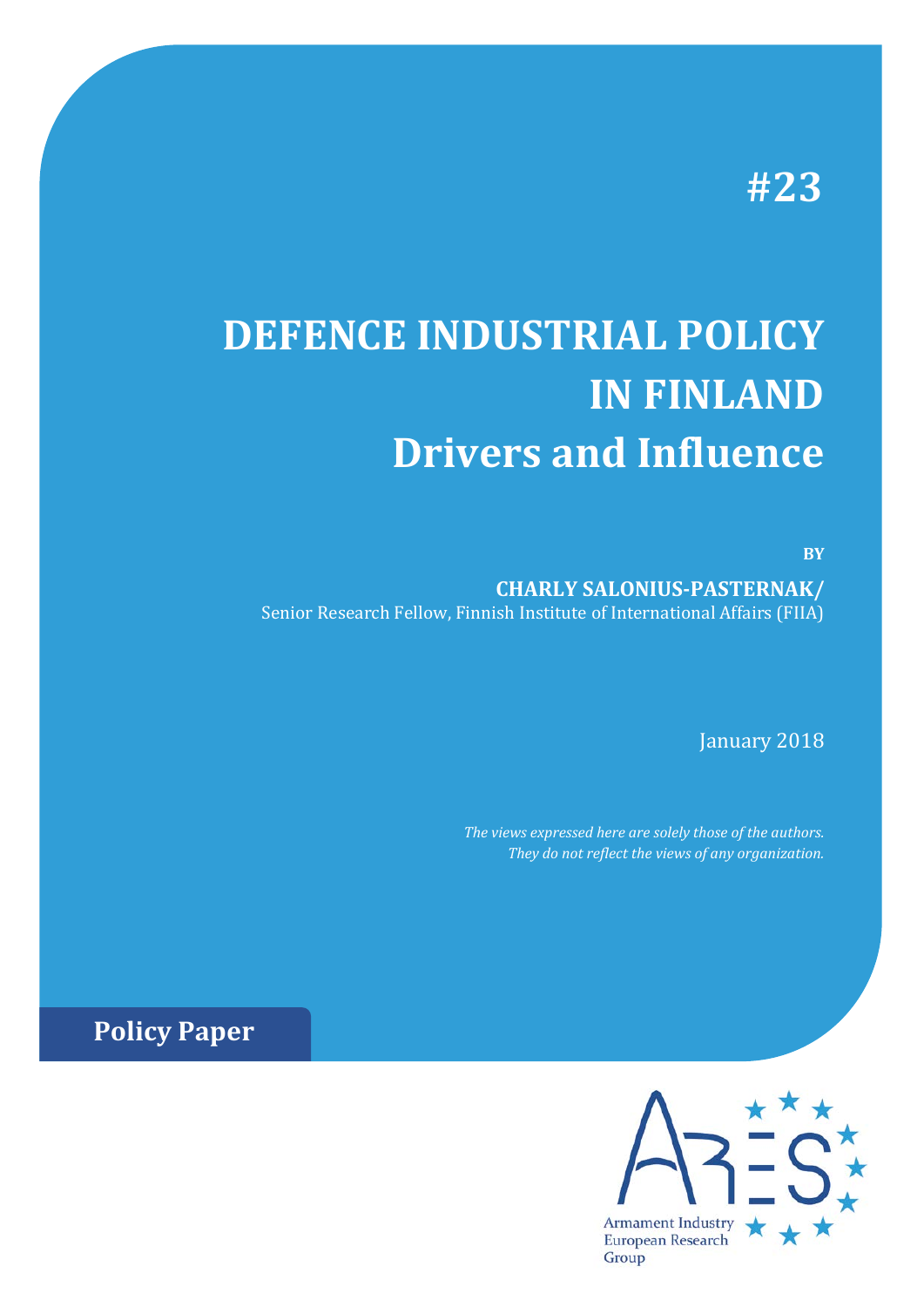The key drivers for Finland's defence industrial policy are a desire to maintain a robust national defence capability, openness to increased cooperation with EU and NATO and continuing non-membership in a military alliance (NATO). This has consequences for industrial participation and security of supply.

Firstly, Finland's domestic defence industry is an integrated part of national defence, through a broad range of strategic partnerships. Secondly, Finland focuses on security of supply (*huoltovarmuus*), from the ability to store and import food and energy to being able to independently upgrade and service critical military equipment.

Because Finland does not belong to a military alliance, it retains a broad range of military capabilities for independent use. However, continually developing those capabilities demands cooperation, including with the international defence industry. Finland's domestic industry therefore focuses on developing niche products which it sells itself or through resellers. Alternatively, it cooperates with a large international 'prime contractor' with the aim of either 'rebadging' or having the product or service integrated into a larger whole. Independence of use, *huoltovarmuus*, and continuity are the key tenets of Finland's defence industrial cooperation.

#### **MAPPING DEFENCE INDUSTRIAL POLICY IN FINLAND**

#### **Defence industry as a central part of Finland's security and defence system**

Finland's approach to security is based on the concept of Comprehensive Societal Security and the Seven Vital Functions of Society. One of these is a functioning defence system, of which the Finnish Defence Forces are the core, and while it continuously contributes hundreds of individuals to international missions, the Finnish Defence Forces focus on national defence. The objective of the Finnish Defence Forces is to create a high enough threshold to dissuade any potential attacker from using military force, and failing that to repel any (non-nuclear) attack.

Finland's defence industry and industrial policies contribute to national emergency preparedness and defence, with two particularly unique features. First, domestic defence industry is an integrated part of national defence, through a broad range of (strategic) partnerships. Second, Finland focuses on Security of Supply (SoS), from the ability to store and import food and energy to being able to independently upgrade and service all critical military equipment.

Finland is not a member of NATO, and hence retains a broad range of military capabilities needed for independent territorial defence. The foundation is a reservist based wartime field army with an initial 285 000 soldiers divided into operative,

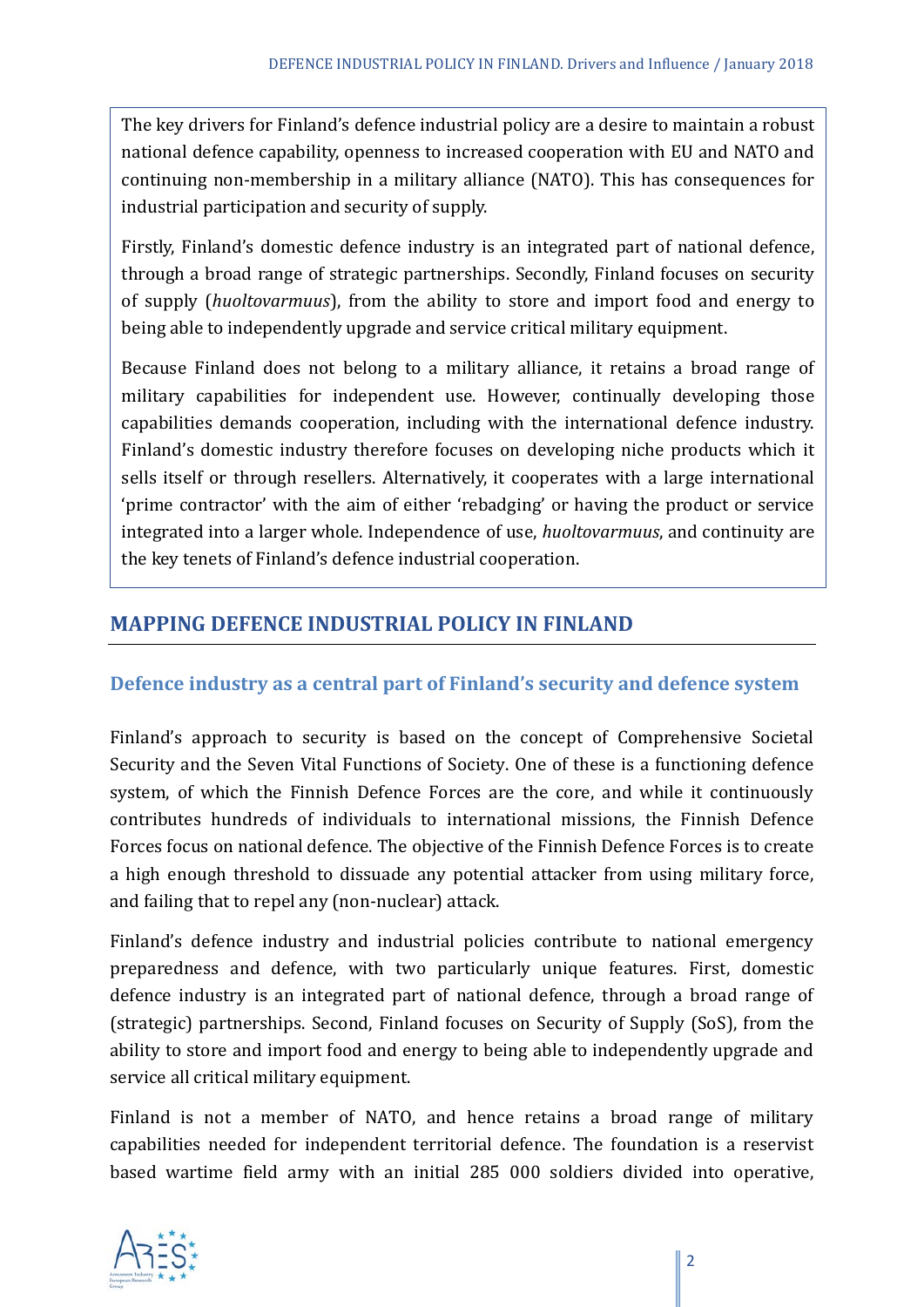regional and local forces (in total there are approximately 900 000 reservists). The Air Force consists of mostly cadre officers but much of the field and base maintenance is done by a mixture of conscripts, reservists and defence industry employees (the latter are in times of crisis directly integrated into the military). Together they provide the main operational effect through over sixty thoroughly modernised F/A-18 Hornets (C/D) with access to a high-end arsenal in the form of AIM-9Xs, JDAMs, JSOWs and JASSMs. The Navy focuses on coastal and littoral warfare, with a range of anti-shipping (RBS-15) and anti-air missiles and a strong domestically produced minelaying capability. The company Millog, which employs approximately 1000 individuals, does most depo maintenance and servicing for the Army and Navy. Like the Air Force, the Finnish Navy can use conscripts and reservists in roles reserved for cadre personnel in most western states.

Because of a strong focus on Security of Supply, over 100 000 individuals are, in cooperation between authorities and private firms, released from other national defence duties because their regular jobs are of critical importance to society.

Continually developing the above capabilities demands international cooperation, including with the international defence industry. Finland's domestic industry focuses on developing world-leading niche products and then sell the products or services themselves or through resellers. Alternatively, they cooperate with a large international 'prime contractor' with the aim of either 'rebadging' or having the product or service be integrated into a larger whole.

Independence of use, security of supply (*huoltovarmuus*) and continuity are key words for Finland's defence industrial cooperation.

### **Key statues, laws and resolutions guiding Finnish Defence Industrial policies**

Finnish Defence Industrial policy is anchored in statutory law<sup>[1](#page-2-0)</sup> and developed through strategy level guidelines, as well as government reports and specific documents, such as defence white papers. The most recent and important are:

- Government resolutions on: *Securing the Finnish Defence and Technological and Industrial Base* (2016) and separately one on *Security of Supply (2013)[2](#page-2-1)*.
- The multi-authority and industry *Defence and Security Industrial Strategy (2007)[3](#page-2-2)*

<span id="page-2-1"></span><span id="page-2-0"></span><sup>2</sup> "Securing the Finnish Defence Technological and Industrial Base"; Laki huoltovarmuuden turvaamisesta; "Government Decision on the Security of Supply Goals (Unofficial Translation) 05.12.2013."



<span id="page-2-2"></span> $\overline{a}$ <sup>1</sup> Act on Public Contracts in the Fields of Defence and Security; Laki ulomaalaisten yritysostojen seurannasta; "Q&A about Act on the Monitoring of Foreign Corporate Acquisitions."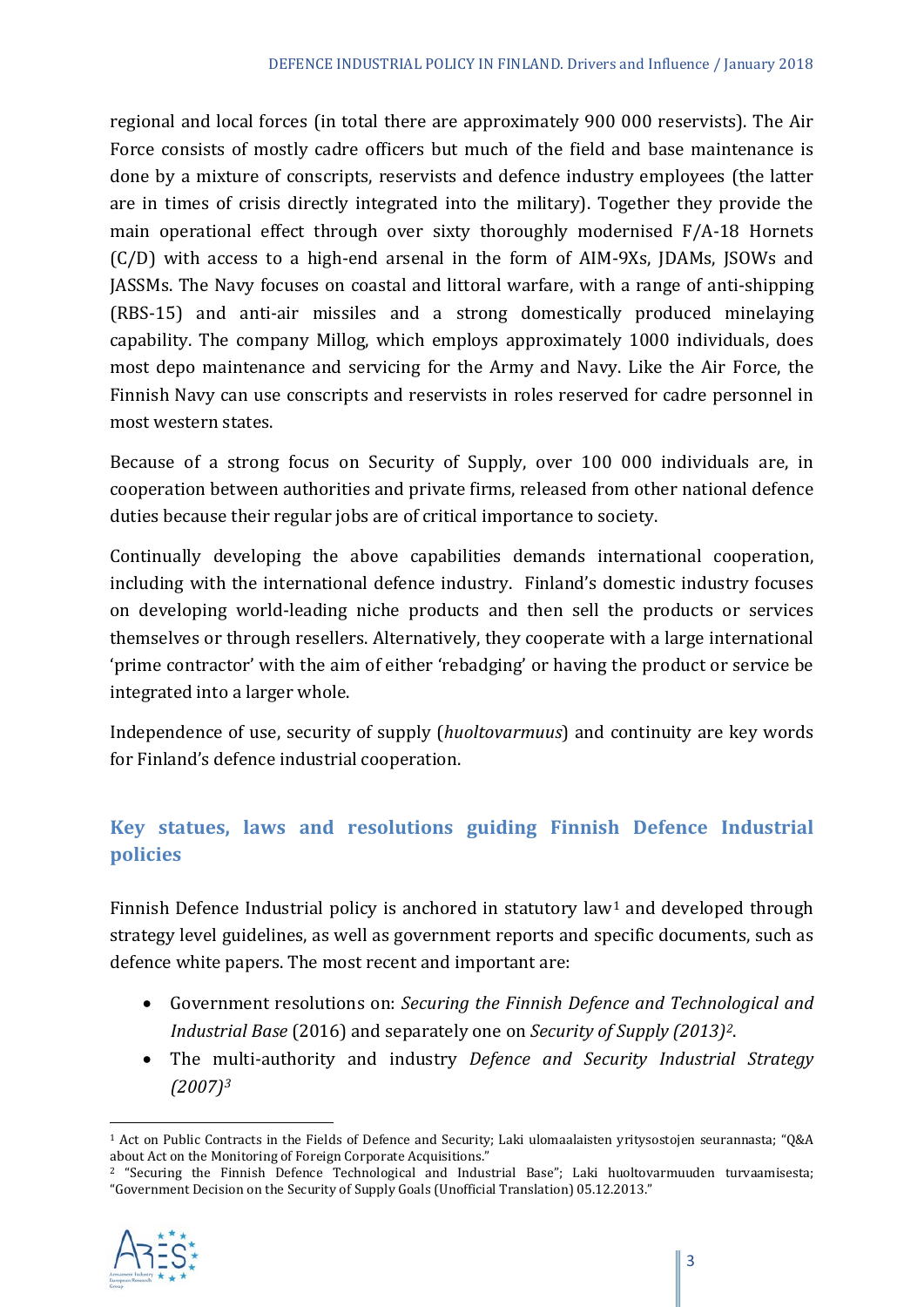- The Ministry of Defence *Materiel Policy Strategy,* and guideline for *Industrial participation in defence procurement (2017)[4](#page-3-0)*
- The newest Government *Defence Policy Report (2017)[5](#page-3-1)* and *Foreign and Security Policy* document (2106)[6](#page-3-2).

Procurement is conducted in accordance with the *Act on Public Defence and Security Contracts* (1531/2011), which is the national implementation of the European Union's 'Defence and Security Procurement Directive' (2009/81/EC). Hence, offsets are no longer automatically required. Industrial participation is now requested on a case-bycase basis, with the legal foundation being the *Rules on Industrial Participation in Defence Equipment Procurement in Finland*.[7](#page-3-3) In general, all procurement is open, public and shows little preferential treatment towards domestic producers (though some international companies have difficulties in meeting requirements regarding extreme temperatures and local servicing).

In individual cases, Finland invokes Article 346 section 1 of TFEU, due to concerns about security of supply or regarding technologies that are critical or central to functioning of the entire defence system. The strategies and documents lay out these critical capability areas of Finland's defence as follows:

- 1) Command, Control, Communications, Computers (C4)
- 2) Intelligence, Surveillance, Target Acquisition and Reconnaissance (ISTAR)
- 3) Engagement
- 4) Protection

In addition to this, four clusters of technology or engineering capabilities are identified as critica[l8:](#page-3-4)

- 1) Technologies and engineering related to C4 and ISTAR
- 2) Material technology and structural engineering
- 3) Technologies and engineering for multi-technology systems (integration)
- 4) Bio and chemical technologies and engineering.

For these technologies and systems, Finnish industry, universities and the defence forces aim to together retain the ability for life-cycle management, production, research

<span id="page-3-4"></span><span id="page-3-3"></span><sup>8</sup> Pages 10-12 in *Securing the Finnish Defence Technological and Industrial Base* government resolution give a more detailed description of the sub-fields within each of these four clusters.



<sup>&</sup>lt;u>.</u> <sup>3</sup> "Defence and Security Industrial Strategy."

<span id="page-3-0"></span><sup>4</sup> "Puolustushallinnon Materiaalipolitiika"; "Industrial Participation in Defence Procurement."

<sup>5</sup> "Government's Defence Report."

<span id="page-3-2"></span><span id="page-3-1"></span><sup>6</sup> "Government Report on Finnish Foreign and Security Policy."

<sup>7</sup> https://tem.fi/en/industrial-participation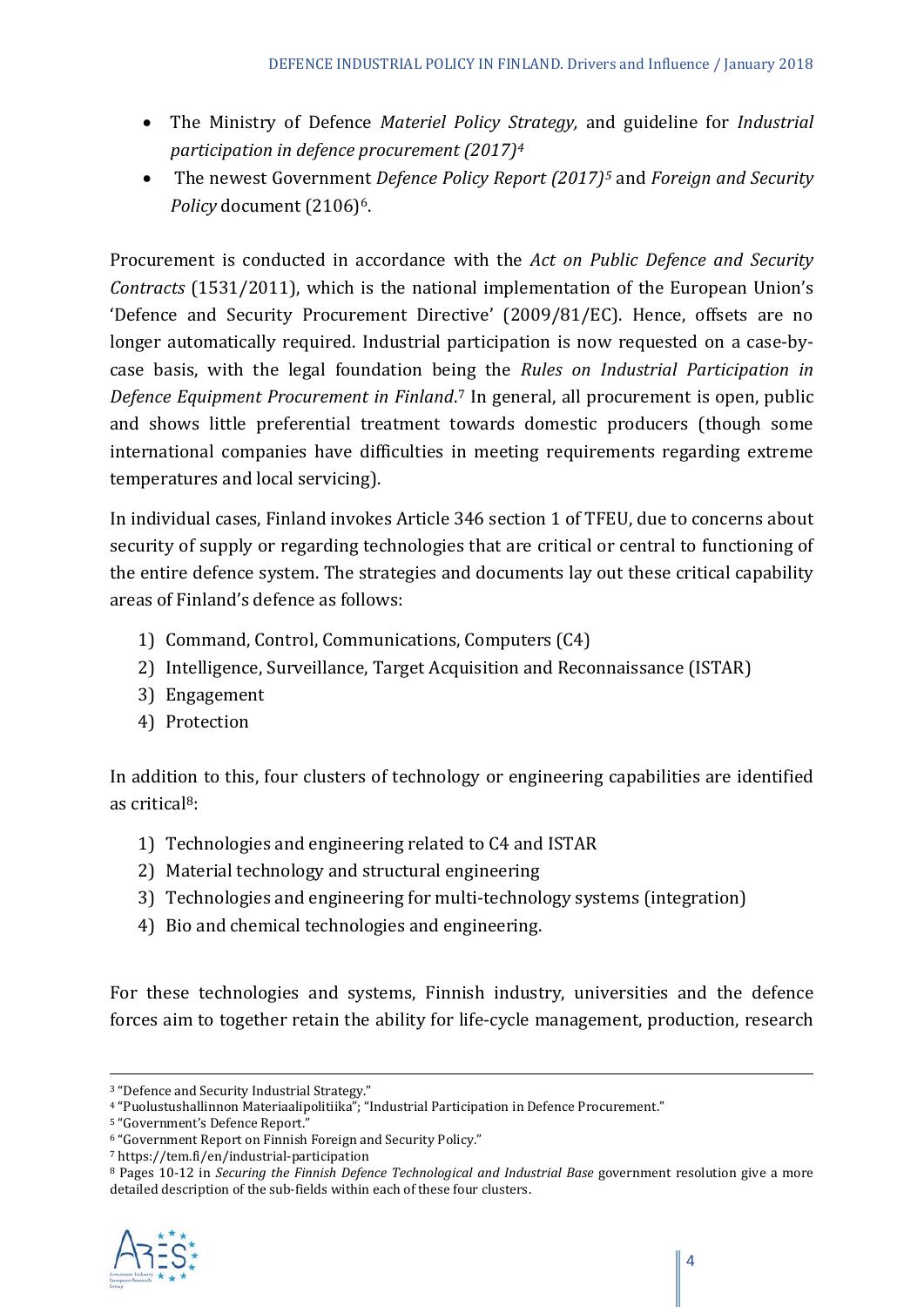and development, planning and design, and the ability to integrate, maintain and repair systems, even in times of war.[9](#page-4-0)

#### **DEFENCE INDUSTRIAL STAKEHOLDERS**

The primary political driver in Finnish defence industrial policy is national security. Procurement is based on capability needs of the defence system, and does not as such take into consideration impacts on domestic jobs. However, the focus on security of supply as a whole, and the ability to service and modify systems, means that maintaining the technical ability inherent in the jobs is an important consideration.

The key drivers for Finland's defence industrial policy are a desire to maintain a robust national defence capability, openness to increased cooperation with EU and NATO and continuing non-membership in a military alliance (NATO). This has consequences for industrial participation and security of supply.

## **The primary domestic stakeholders: The Finnish Defence Forces and Ministry of Defence**

The primary stakeholder in Finnish defence industrial policy is the Finnish Defence Forces (FDF) and the Ministry of Defence, were the latter is responsible for political guidance and the former for developing, integrating into the defence system and using the required capabilities. Both the Ministry and FDF recognize that a competitive domestic industry is in their interest, while knowing that major weapons systems will all be procured in the international market. Hence, they support international cooperation and networking between domestic and international defence companies. The FDF do not favour any given company, and there is no expectation that they choose domestic producers, as long as security of supply and maintenance concerns are taken care of through contracts that are binding even in times of crisis.

To ensure that defence procurement delivers good quality services or systems, the Finnish Defence Forces ensure that there is adequate local expertize about developments in defence systems and materials. Primarily this is driven through the Finnish Defence Research Agency (FDRA) but frequently in cooperation with domestic and foreign universities or technical research institutes. In terms of defence industrial policy, the impact of more social or political science focused research organisations/ think tanks is minimal.

<span id="page-4-0"></span><sup>9</sup> "Securing the Finnish Defence Technological and Industrial Base."



**.**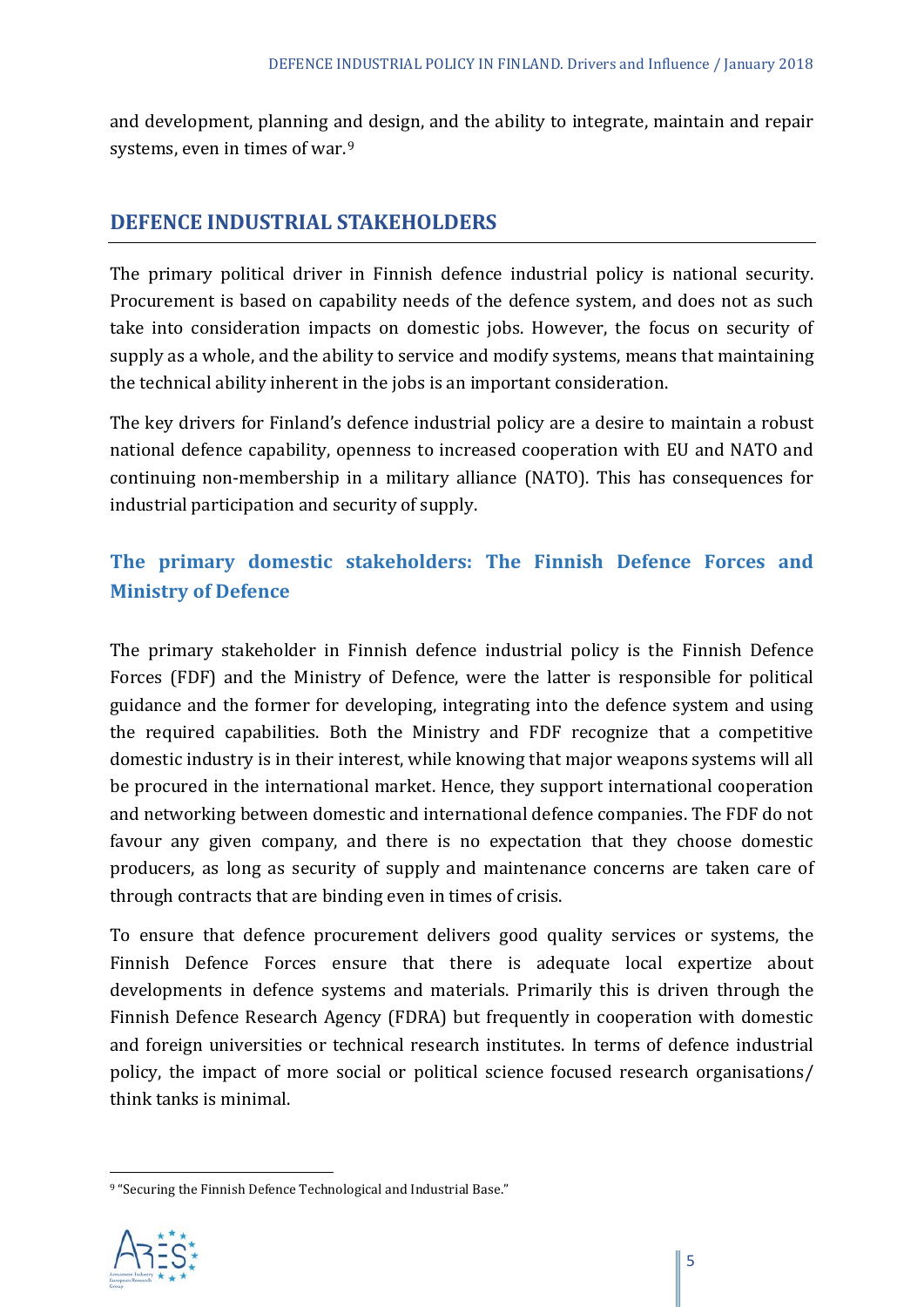## **Finnish defence industry: mainly privately owned SMEs and a few large internationally partnered actors**

Finland's defence industry consists predominantly of small and medium sized privately owned companies, with the total turnover within defence, aerospace and security sectors being  $\epsilon$ 1.4Bn in 2016.<sup>[10](#page-5-0)</sup> The ability to provide cutting-edge products within niche spaces, and ensure whole of lifespan servicing for procured materiel makes the domestic industry an important stakeholder *vis a vis* national defence. However, with a few exceptions such as Patria, producer of the AMV armoured wheeled vehicles and NEMO mortar systems (2016 turnover  $\epsilon$ 490m, personnel 2800) they are not large industrial players.

Because Finland does not belong to a military alliance and it is not an important global security or defence policy actor, Finnish defence companies recognize that the services or products they offer must be globally unique or market leading in their segment. This insight has guided companies to focus on developing niche expertize. Examples include the tactical communications company Bittium, the encryption and data wiping software creator Jetico, producer of UAV launchers Robonic, or naval combat survivability software designer Surma.

Both the defence establishment as well as the Finnish Parliament seek the industry's views on matters such as new defence or security policy white papers, as well as government programs. Due to the Comprehensive Societal Security approach where the private sector plays a critical role, as well as Security of Supply concerns, the industry as a whole is involved in formulating and contributes to planning. Perhaps uniquely, due to the importance placed on strategic partnering by the Finnish Defence Forces, individual companies are also included in operational planning, and their employees can in crisis/wartime be easily transferred to serve in logistics units; Millog Oy being one example of such a company.

It is important to note that the close relationship between some Finnish defence companies and national defence planning does not mean Finnish authorities are required to or show any marked preference for procurement from Finnish firms. Rather, the Finnish Defence Forces set exacting standards, so success by Finnish companies in domestic procurement contests usually suggests that the product is well placed to compete in the international market.

Industry associations and labour unions are both worth consideration as stakeholders, but their roles are limited. Owning to the relatively small size of the defence industry, there is one primary defence industry association, the Association of Finnish Defence

<span id="page-5-0"></span><sup>10</sup> *AFDA Facts & Figures 2017*.



**.**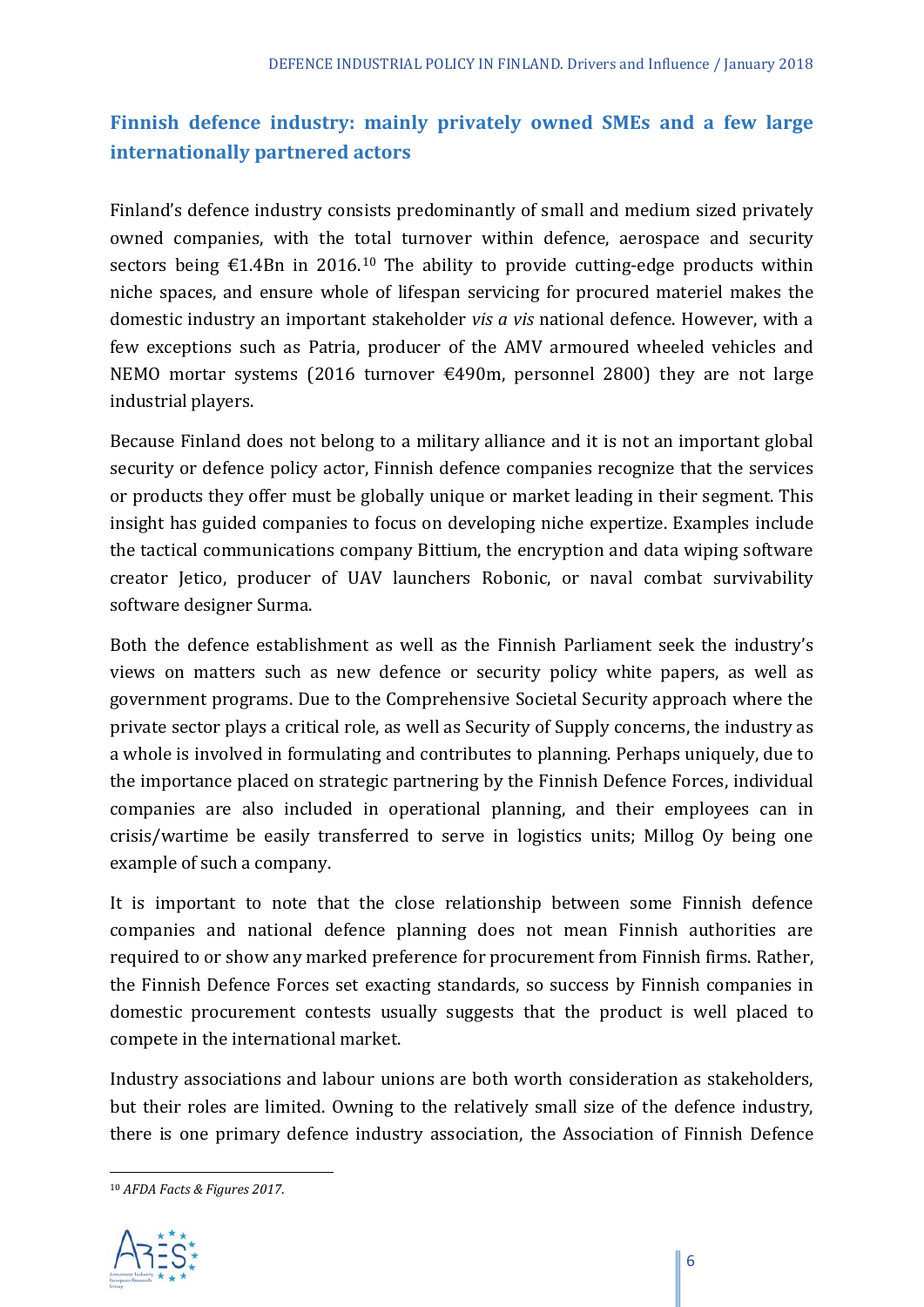and Aerospace Industries (AFDA)<sup>11</sup>, itself positioned within the broader Technology Industries of Finland group. In addition to this, the American Chamber of Commerce in Finland hosts the Defence Industrial Dialogue to facilitate contact networks between Finnish defence industry actors and their North American counterparts<sup>[12](#page-6-1)</sup>.

Labour unions are a relevant actor as they frequently negotiate binding agreements, which limit an individual company's ability to make flexible work-force adjustments based on market demand. However, in Finland, many companies are small enough to avoid the most burdensome limitations of such agreements. Moreover, due to the structure of the strategic partnership agreements, normal worktime/overtime regulations agreed to between unions and employers do not adversely affect the operations of the Finnish Defence Forces.

#### **External influencers (incl. states and international organisations)**

Increasing international cooperation, both operationally as well as in procurement and R&D has an influence on Finnish defence industrial policy. Bilateral cooperation has increased most significantly with Sweden; though there are mutual expectations that this may impact individual (joint) procurement projects, large scale impacts are not foreseen. Finland has also signed numerous bilateral memoranda of understanding/intent with among others the United Kingdom, Germany and the United States. Because the listed countries were already among those with whom Finland (and Finnish industry) cooperated most closely, the documents are unlikely to significantly impact the structure of Finnish defence industrial cooperation.

There is broad political support in Finland for increased defence cooperation within the European Union (PESCO), as well for the European Defence Agency. The impact of the EU-dimension, beyond the national implementation of the 'Defence and Security Procurement Directive' is at the moment somewhat unclear but Finnish industry have positive expectations.

In terms of international cooperation regarding Security of Supply, which is led by the National Emergency Supply Agency, the NATO Maintenance and Supply Agency (NAMSA) and some bi-lateral agreements play a key role.

International cooperation and links with other defence industry firms is central to Finland's defence industry strategy, and as such other states' industries (from individual firms to cooperation on projects and broad strategy) will continue to be important stakeholders.

<span id="page-6-1"></span><span id="page-6-0"></span><sup>12</sup>American Chamber of Commerce Defence Industry Dialogue: https://amcham.fi/defence-industry-dialogue/



 $\overline{a}$ <sup>11</sup> Association of Finnish Defence and Aerospace Industries: http://pia.teknologiateollisuus.fi/node/60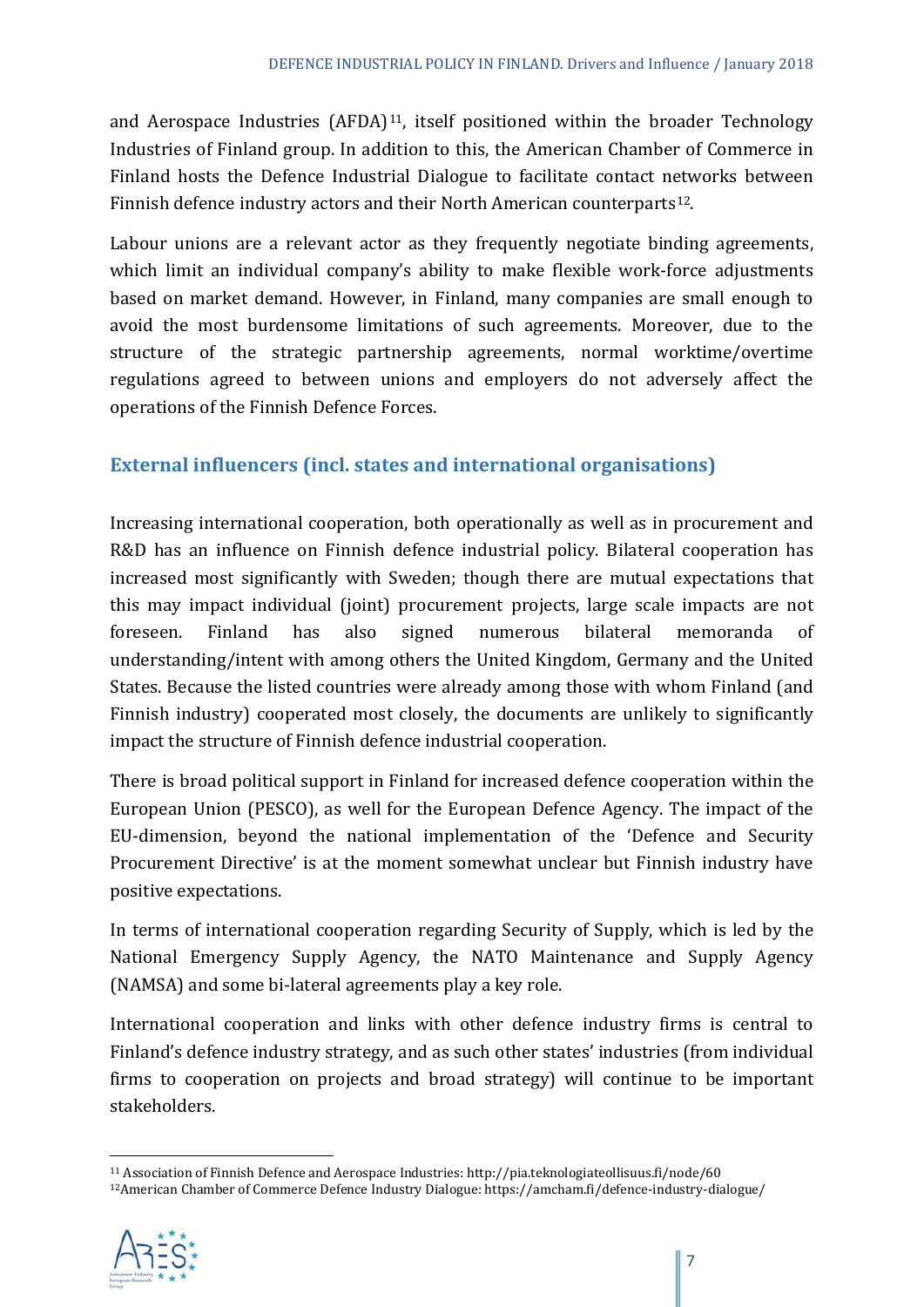#### **CONSEQUENCES OF FINLAND'S DEFENCE INDUSTRIAL POLICY**

Finland's current defence industrial policy has sought to achieve, and to a large degree succeeded in its three top objectives: (1) That the Defence Forces have access to and are able to procure what its planning specifies are necessary capabilities; (2) that the domestic industry is a part of security of supply planning and integrated into the daily operations of the Defence Forces; and, (3) that industry is increasingly networked with international defence industry actors.

Because of geographic, environmental and technological imperatives, the continuous focus on security of supply in both defence and industrial policy is understandable. Efforts to strengthen security of supply, from the ability to store and import foodstuffs to maintenance of all critical defence equipment and services, have made Finland less vulnerable and more resilient to a broad range of societal crises or interruptions. Consequently, security of supply will continue to form a key consideration in defence industrial policy.

In terms of jobs, the current defence industrial policy means that jobs are fairly widely spread across Finland. An individual employer may be locally important but from a national employment perspective, the direct employment impact is negligible.

#### **THE FUTURE OF FINNISH DEFENCE INDUSTRIAL POLICY**

Finland is unlikely to diverge from the present course regarding defence industrial policy. The increasing complexity generated by changes in global trade dynamics and processes, such as extended delivery networks and just-in-time storage, combined with an increasing number of 'black boxes' in defence equipment and services, will however continue to challenge the means through which the goals of defence industrial policy are achieved.

Finland's defence and the tax-payers alike have benefitted from not automatically having to support extensive national defence firms, and have instead been able to outfit the military using a mixture of procurement approaches (buying proven high-tech, used but effective, develop own niche etc.)

The two large strategic procurement projects, *Squadron 2020* (for 4 multi-role corvettes) and the *Hx-project* (replacement for F/A-18 Hornets), exemplify the focus and expected dynamics between the defence industry and defence forces. Expected to cost a combined  $\epsilon$ 8.2-11.2 billion, both platforms will need to be (nearly) completely serviceable in Finland.

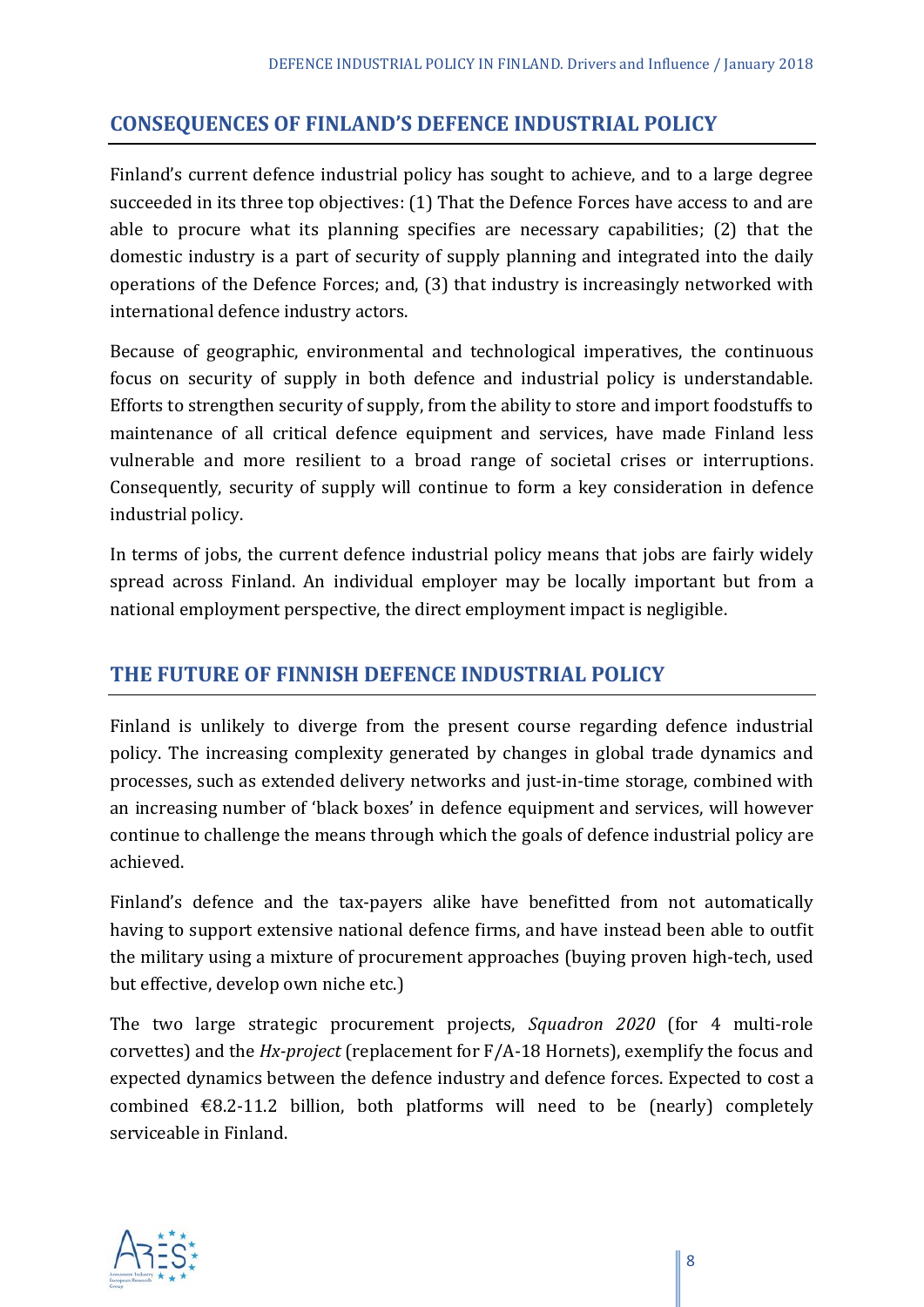Finland's comparative advantage in certain software based defence relevant technologies may mean an increased focus on supporting the continual development of such capabilities.

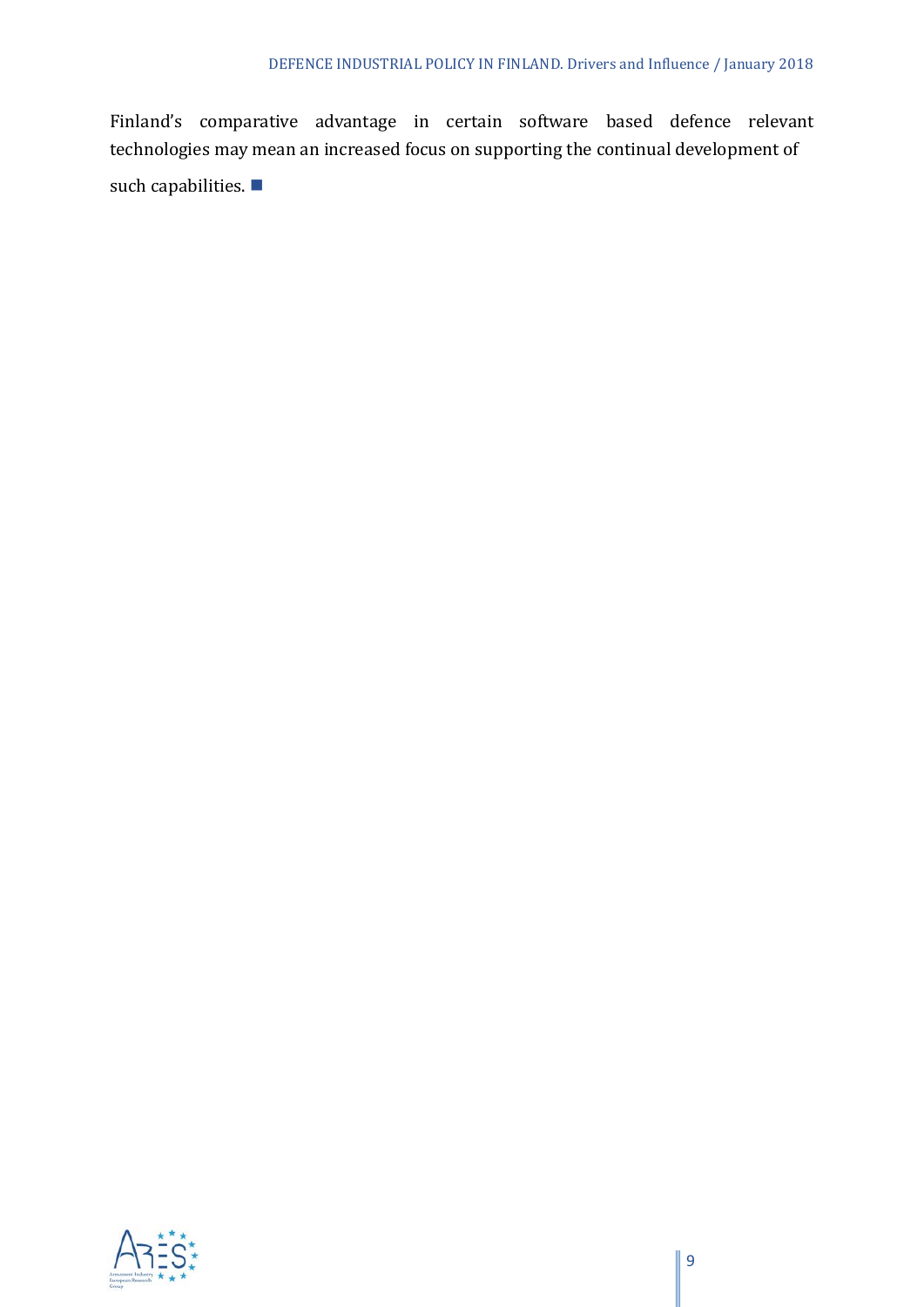#### **BIBLIOGRAPHY**

Act on Public Contracts in the Fields of Defence and Security, Pub. L. No. 1531/2011, 1531/2011 (2012).

http://www.defmin.fi/files/3784/The Act on Public Contracts in the Fields of Defenc e\_and\_Security.pdf.

*AFDA Facts & Figures 2017*. Association of Finnish Defence and Aerospace Industries (AFDA), 2017.

"Defence and Security Industrial Strategy," 2007. http://www.defmin.fi/en/publications/strategy\_documents/defence\_and\_security\_indu strial strategy.

"Government Decision on the Security of Supply Goals (Unofficial Translation) 05.12.2013." National Emergency Supply Agency, n.d. https://s3-eu-west-1.amazonaws.com/huoltovarmuuskeskus/app/uploads/2016/08/31144502/2013-12- 05\_Government\_decision\_on\_the\_security\_of\_supply\_goals.pdf?AWSAccessKeyId=AKIAI TCZYCPQYFESGSAQ&Expires=1505509862&Signature=gW2BhbrO3%2F7Y3L%2Fk1TX W37FG7k8%3D.

"Government Report on Finnish Foreign and Security Policy." Valtioneuvoston kanslia, June 17, 2016. http://julkaisut.valtioneuvosto.fi/handle/10024/75139.

"Government's Defence Report." Prime Minister's Office Publications. Helsinki: Prime Minister's Office, 2017.

https://www.defmin.fi/en/publications/the\_governments\_defence\_report\_2017.

"Industrial Participation in Defence Procurement." Ministry of Defence, 2017.

Laki huoltovarmuuden turvaamisesta, Pub. L. No. 1390/1992 (1992).

Laki ulomaalaisten yritysostojen seurannasta, Pub. L. No. 172/2012 (2012).

"Puolustushallinnon Materiaalipolitiika," 2011.

"Q&A about Act on the Monitoring of Foreign Corporate Acquisitions." Ministry of Economic Affairs and Development, 2014.

https://tem.fi/documents/1410877/2132272/Questions\_and\_answers\_about\_the\_Act\_o n\_the\_Monitoring\_of\_Foreign\_Corporate\_Acquisitions/756e4fa4-ca92-412b-9323- 295a8d363fd2.

"Securing the Finnish Defence Technological and Industrial Base." Ministry of Defence, 2016.

http://www.defmin.fi/en/publications/strategy\_documents/securing\_the\_finnish\_defen ce\_technological\_and\_industrial\_base.